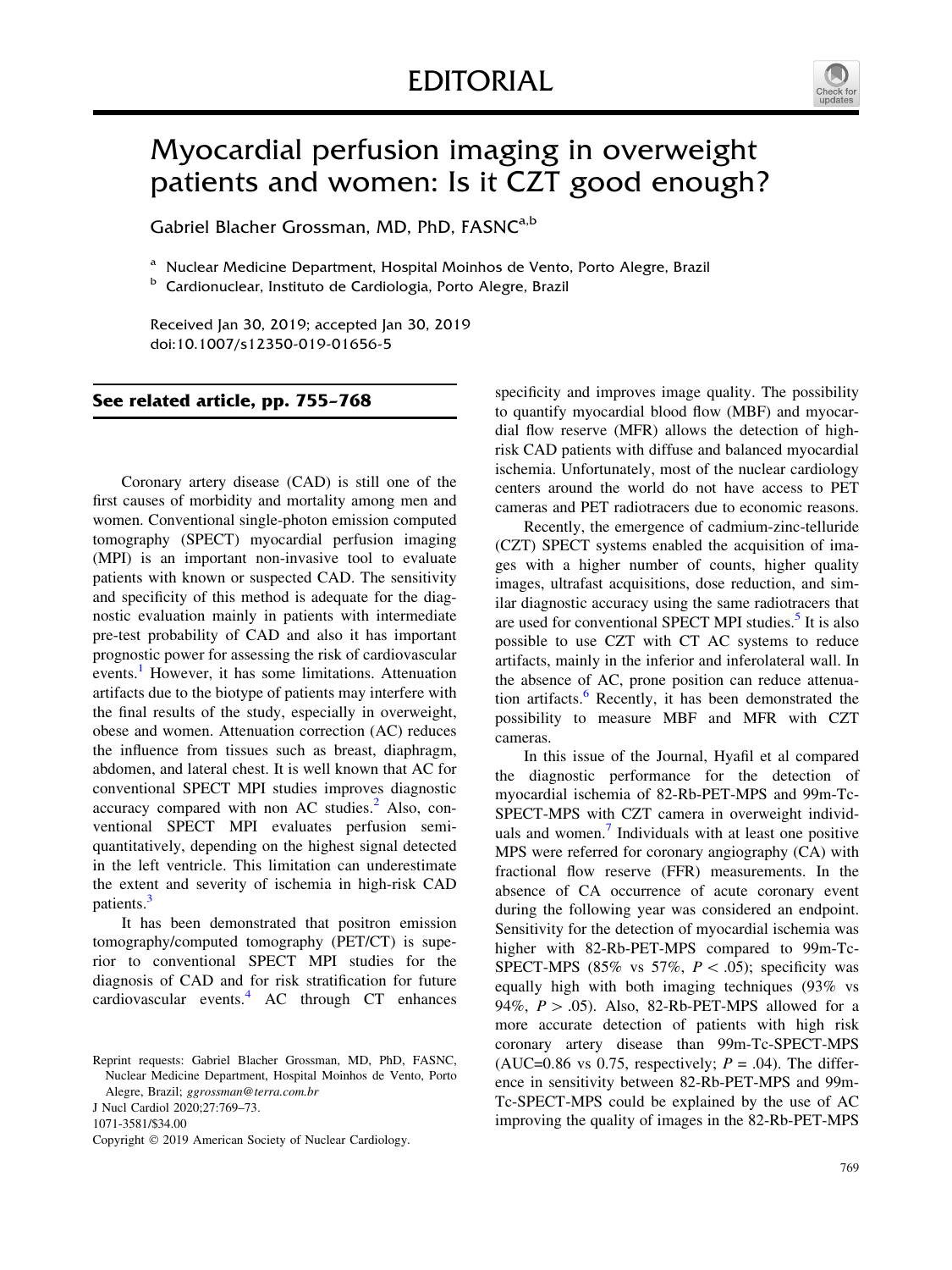

Figure 1. Effect of CT attenuation correction on the diagnostic accuracy of CZT-SPECT. This figure is reprinted from Peters et al. $^{\circ}$  and is licenced under CC BY 4.0.

exams and the possibility of quantifying myocardial flow and coronary flow reserve that allowed the detection of balanced myocardial ischemia in high-risk CAD patients.

The fact that no AC was performed in studies with 99m-Tc-SPECT-MPS is a limitation of the study and may have interfered in the results. Multiple studies have assessed the diagnostic performance of CZT-SPECT with CTAC, using invasive coronary angiography as a gold standard. Overall, these studies reported high sensitivities and reasonable specificities; however, the number of patients in each study was limited  $8-10$  (Figure 1). Other limitation pointed out by the authors of the study was the absence of MBF quantification using dynamic acquisitions in the CZT-SPECT MPI studies. There are currently softwares that allow the quantification of MBF and MFR with CZT systems, which would certainly increase the sensitivity of the studies. Agostini et al demonstrated the feasibility of myocardial blood flow and flow reserve estimation using a CZT camera in patients with stable CAD in comparison with <sup>15</sup>O-water PET and FFR. The sensitivity and specificity were 58.3 and 84.6 for the detection of hemodynamically significant stenosis (FFR  $\leq 0.8$ ) <sup>[11](#page-4-0)</sup> (Figures [2](#page-2-0) and [3](#page-3-0)). Recently, De Souza et al also documented the possibility

of calculating MBF and MFR through CZT-SPECT dynamic acquisition studies.<sup>[12](#page-4-0)</sup> MBF and MFR quantifications using CZT-SPECT need to be included in the routine of centers that use CZT cameras to grow the evidence of its use and improve the results of its application. Certainly, CZT flow quantification constitutes a current field of research that will generate knowledge and will enhance the applications of SPECT MPI in CAD.

Even without AC and MBF quantification, CZT cameras have very good accuracy in overweight, obese, and women. Gimelli et al evaluated the feasibility and diagnostic accuracy of stress/rest imaging with a CZT camera in obese patients. The authors demonstrated very good or excellent images in all patients (148; mean BMI  $39 \pm 7$  kg/m<sup>2</sup>).<sup>[13](#page-4-0)</sup> De Lorenzo et al evaluated the prognostic value of myocardial perfusion SPECT obtained in CZT cameras in obese patients. Among 1396 patients that were submitted to a single-day, rest/stress imaging, 365 (26,1%) were obese (mean BMI 33.9  $\pm$  3.6). Image quality was good/excellent in 94.5% of the obese patients. The annualized mortality rates were not significantly different among obese and non-obese patients, being  $< 1\%$  with normal CZT studies and increased with the degree of scan abnormality in both obese and non-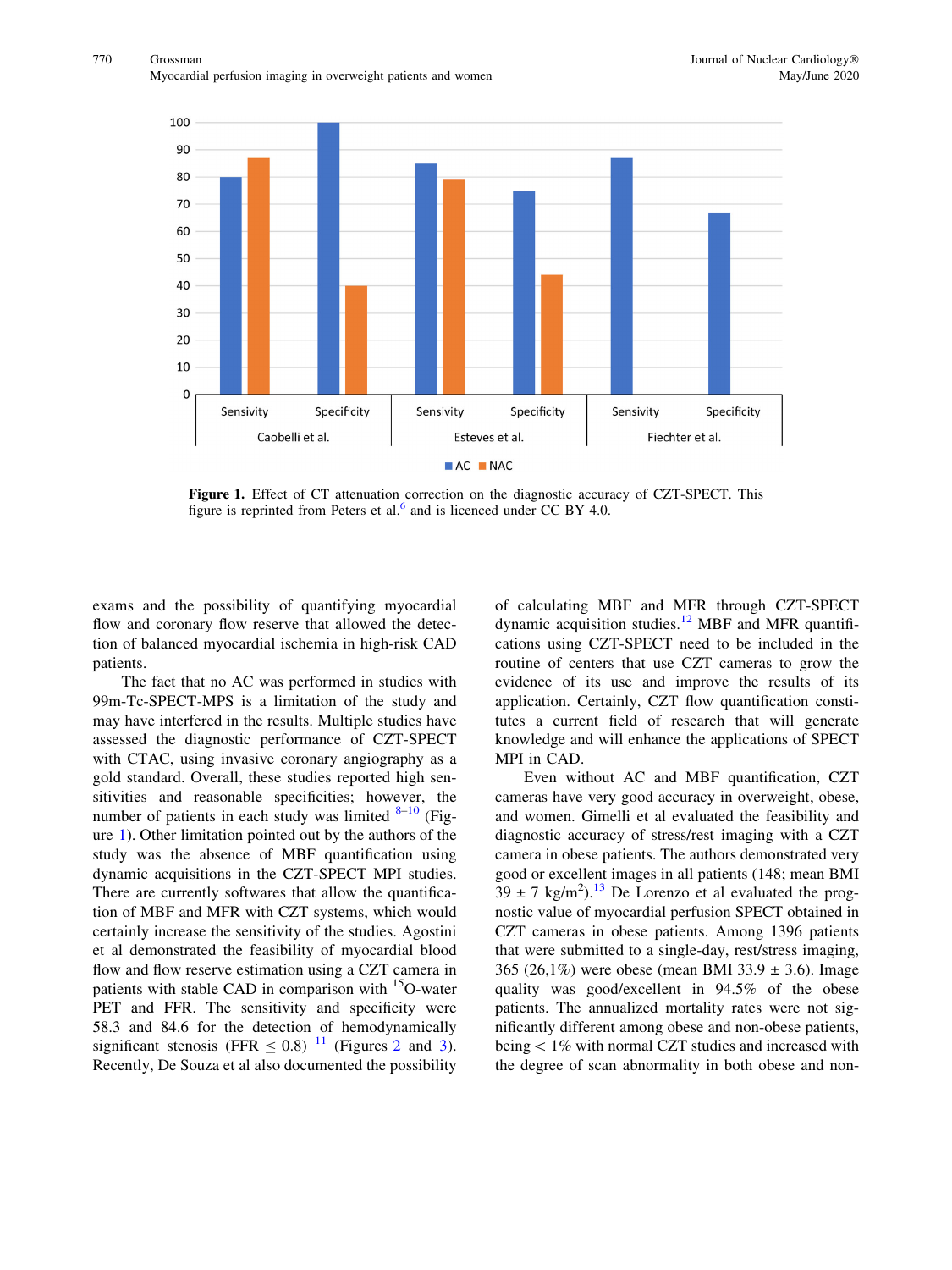<span id="page-2-0"></span>

Figure 2. Correlation between global MBF (ml/min/g) by PET and by CZT-SPECT in 30 patients (rest: full circle; stress: empty circles). MBF estimates plotted against MBF measured by PET. A The dashed line is the fit obtained from total least square regression. B Bland-Altman plot showing the agreement between the two modalities in 30 patients for MBF (ml/min/g). C ROC curve showing the sensitivity and specificity of CZT-SPECT for the diagnostic of abnormal stress PETMBF ( $\lt$  2.[5](#page-3-0) ml/min/g). This figure is reprinted from Agostini et al.<sup>5</sup> and is licenced under CC BY 4.0.

obese patients.[14](#page-4-0) Gimelli et al evaluated gender-related differences in diagnostic accuracy of CZT-SPECT MPI in detecting single and multi-vessel CAD. All patients underwent coronary angiography within 30 days. Global SSS was the best predictor of CAD in women  $(AUC =$ 0.866, 81% sensitivity and 79% specificity) and in men (AUC =  $0.871$ , 76% sensitivity and 84% specificity). There were no gender-related differences in terms of diagnostic accuracy.<sup>[15](#page-4-0)</sup> Although the results of the study of Hyafil et al demonstrated the superiority of PET MPI

over CZT-SPECT MPI studies, CZT systems have very good diagnostic accuracy in these subgroups of patients. The use of AC and MBF quantification could help to improve the value of this technology in overweight, obese, and women.

It is worth noting that in several countries of the world the availability of cutting-edge equipment such as cardiac PET/CT and CZT is still a rarity. Conventional SPECT MPI is still the most frequent technology in several centers. We must stimulate the realization of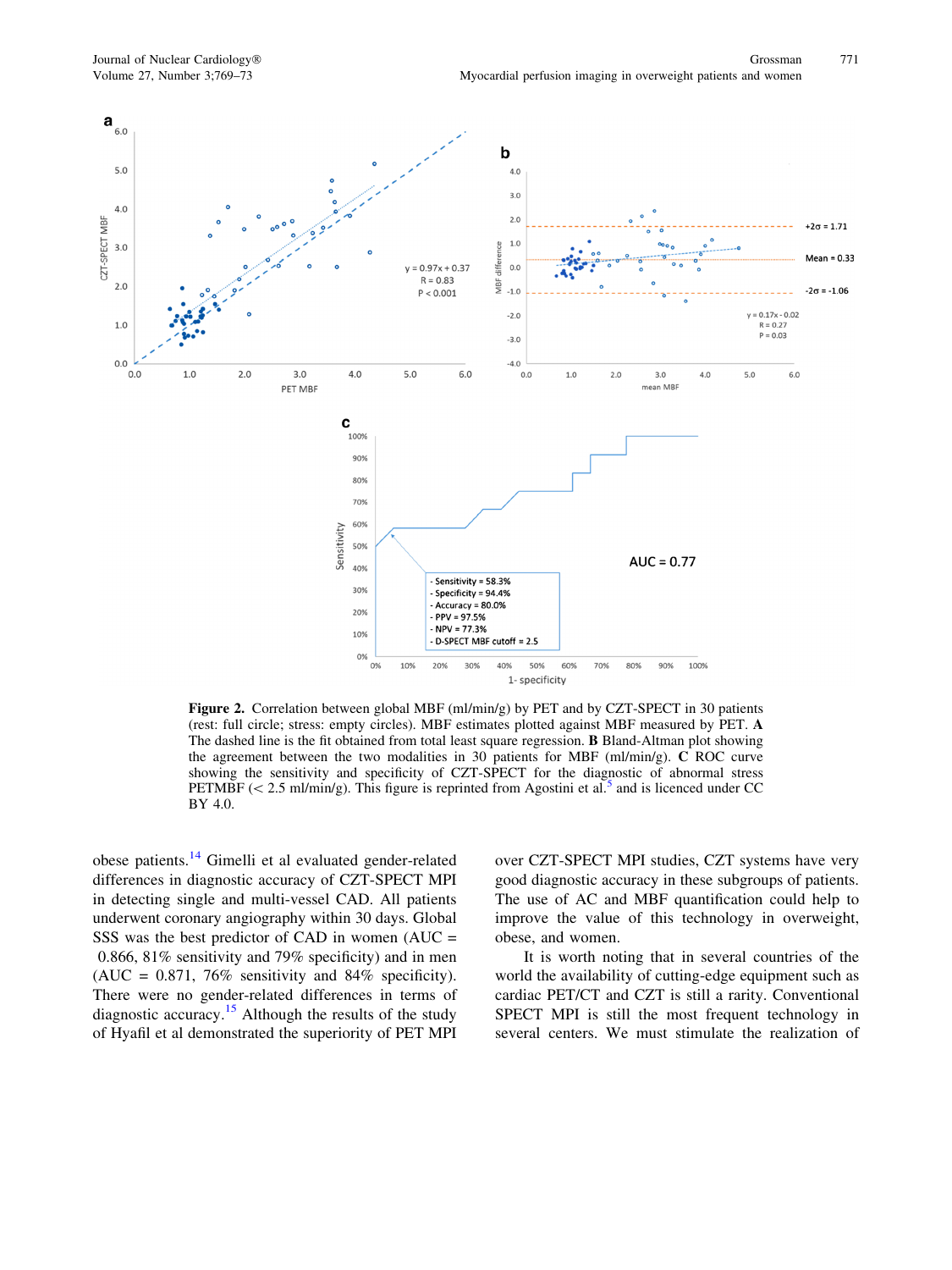<span id="page-3-0"></span>

Figure 3. Correlation between PET and CZT-SPECT for global MFR in 30 patients. MFR estimates by CZT-SPECT plotted against MFR measured by PET. A The dashed line is the fit obtained from total least square regression. B Bland-Altman plots between PET and CZT-SPECT for global MFR in 30 patients. C ROC curve showing the sensitivity and specificity of CZT-SPECT for the diagnostic of abnormal stress PET MFR ( $\lt$  2). This figure is reprinted from Agostini et al.<sup>5</sup> and is licenced under CC BY 4.0.

nuclear cardiology scans with the best possible quality in these centers, using iterative reconstruction and attenuation correction if possible.

## **Disclosure**

The author has no conflict of interest.

## References

1. Hendel RC, Berman DS, Di Carli MF, et al. ACCF/ASNC/ACR/ AHA/ASE/SCCT/SCMR/SNM 2009 appropriate use criteria for cardiac radionuclide imaging: A Report of the American College of Cardiology Foundation Appropriate Use Criteria Task Force, the American Society of Nuclear Cardiology, the American College of Radiology, the American Heart Association, the American Society of Echocardiography, the Society of Cardiovascular Computed Tomography, the Society for Cardiovascular Magnetic Resonance, and the Society of Nuclear Medicine. Circulation 2009;119:e561-87.

- 2. Grossman GB, Garcia EV, Bateman TM, et al. Quantitative Tc-99m sestamibi attenuation-corrected SPECT: development and multicenter trial validation of myocardial perfusion stress genderindependent normal database in an obese population. J Nucl Cardiol 2004;11:263-72.
- 3. Lima RSL, Watson DD, Goode AR, et al. Incremental value of combined perfusion and function over perfusion alone by gated SPECT myocardial perfusion imaging for detection of severe three-vessel coronary artery disease. J Am Coll Cardiol 2003;42:64-70.
- 4. Ziadi MC, Dekemp RA, Williams K, et al. Does quantification of myocardial flow reserve using rubidium-82 positron emission tomography facilitate detection of multivessel coronary artery disease? J Nucl Cardiol 2012;19:670-80.
- 5. Agostini D, Marie P, Ben-Haim S, et al. Performance of cardiac cadmium-zinc-telluride gamma camera imaging in coronary artery disease. A review from the cardiovascular committee of the european association of nuclear medicine (EANM). Eur J Nucl Med Mol Imaging 2016;43:2423-32.